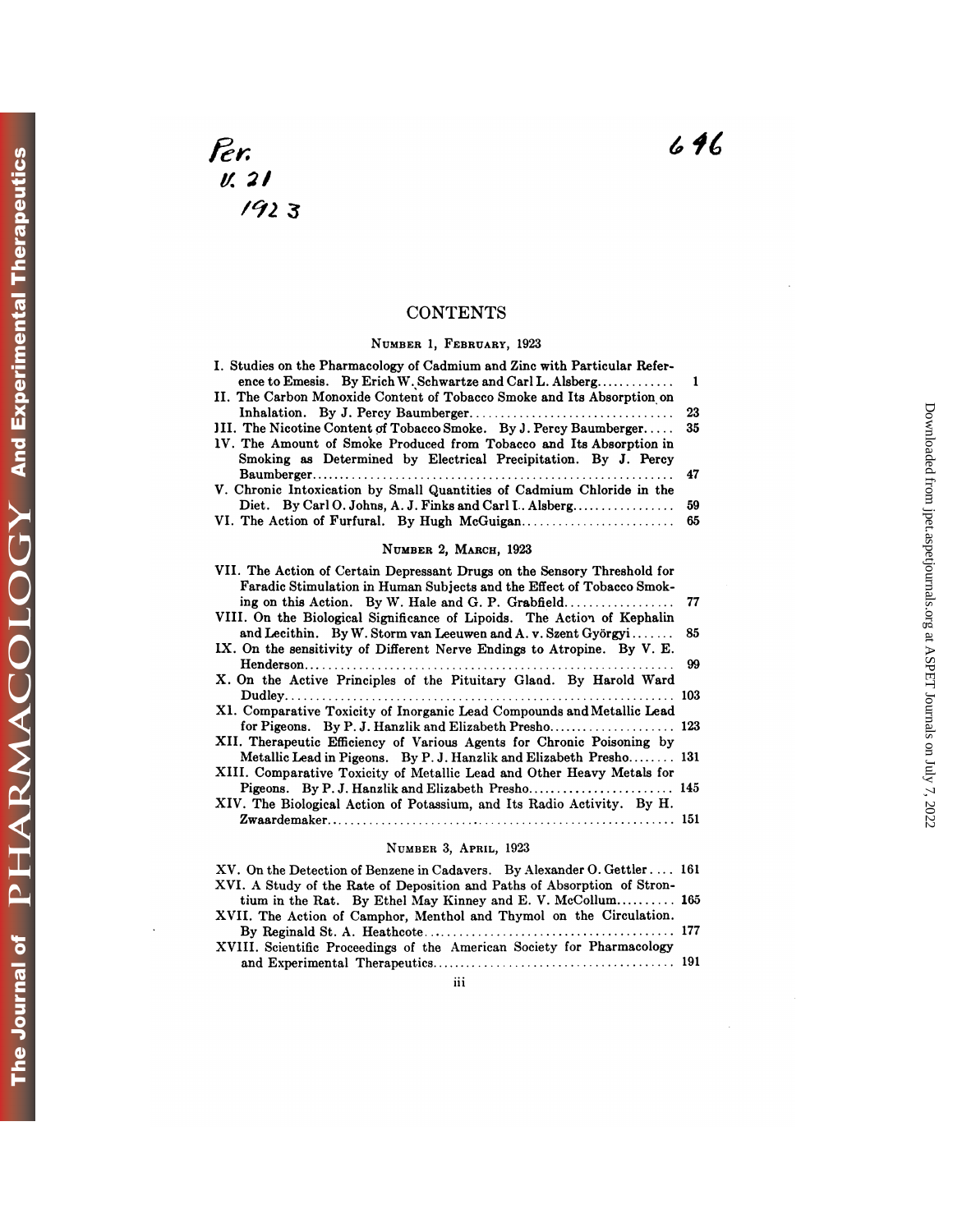# iv **CONTENTS**

# **NUMBER** 4, **MAY,** 1923

| iv<br><b>CONTENTS</b>                                                                                                                                                                                                                                                                                                                                                                                                                                                                                             |            |
|-------------------------------------------------------------------------------------------------------------------------------------------------------------------------------------------------------------------------------------------------------------------------------------------------------------------------------------------------------------------------------------------------------------------------------------------------------------------------------------------------------------------|------------|
| NUMBER 4, MAY, 1923                                                                                                                                                                                                                                                                                                                                                                                                                                                                                               |            |
| $XIX.$ The Intra-hepatic Administration of Drugs. By J.A. Waddell 225<br>XX. Does the Reaction to Adrenalin Obey Weber's Law? By D. Murray                                                                                                                                                                                                                                                                                                                                                                        |            |
| XXI. The Toxicity of Carbon Tetrachloride: In Relation to Liver Function<br>as Tested by Phenoltetrachlorphthalein. By Paul D. Lamson and A. J.                                                                                                                                                                                                                                                                                                                                                                   |            |
| XXII. The Salicylates. XIV. Liberation of Salicyl from and Excretion of                                                                                                                                                                                                                                                                                                                                                                                                                                           | 237        |
| NUMBER 5, JUNE, 1923                                                                                                                                                                                                                                                                                                                                                                                                                                                                                              |            |
| XXIII. On the Entrance of Convulsant Dyes into the Substance of the<br>Brain and Spinal Cord after an Injury to these Structures. By H. C.<br>XXIV. The Effect of Quinine Intoxication on the Respiratory Center of the<br>XXV. Experimental Research on the Distribution and Elimination of<br>Organic Arsenic Compounds after Intravenous Administration. By F.<br>XXVI. Histological Changes Produced Experimentally in Rabbits by<br>XXVII. Barbital Narcosis and Hypothermia in Pigeons. By Max M. Ellis 323 | 263<br>293 |
| XXVIII. The Respiratory Exchange and Blood Sugar Curves of Normal and<br>Diabetic Subjects after Epinephrin and Insulin. By Richard S. Lyman,<br>XXIX. The Rôle of the Liver in the Removal of Hemoglobin from the Blood                                                                                                                                                                                                                                                                                          |            |
| NUMBER 6, JULY, 1923                                                                                                                                                                                                                                                                                                                                                                                                                                                                                              |            |
| XXX. The Free Sugar Content of the Liver and Its Relation to Glycogen-<br>synthesis and Glycogenolysis. By Carl F. Cori, G. T. Cori and G.W.<br>XXX1. Notes on the Pharmacology and Therapeutics of Oil of Chenopodium<br>and Investigations on the Anthelmintic Value of Its components. By                                                                                                                                                                                                                      | 391        |

| synthesis and Glycogenolysis. By Carl F. Cori, G. T. Cori and G.W.      |  |
|-------------------------------------------------------------------------|--|
|                                                                         |  |
| XXXI. Notes on the Pharmacology and Therapeutics of Oil of Chenopodium  |  |
| and Investigations on the Anthelmintic Value of Its components. By      |  |
|                                                                         |  |
| XXXII. The Influence of the Arterial Blood Supply to the Liver on Hemo- |  |
| globin Concentration in Certain Acute Conditions. By Paul D. Lamson,    |  |
|                                                                         |  |
| XXXIII. Bio-physical Studies of the Effects of Various Drugs upon the   |  |
| Temperature of the Brain and the Liver. By George W. Crile, Amy F.      |  |
|                                                                         |  |
| XXXIV. A Pharmacological and Clinical Examination of Benzyl Mandelate.  |  |
|                                                                         |  |
|                                                                         |  |

 $\ddot{\phantom{0}}$ 

 $\ddot{\phantom{1}}$ 

 $\sim$ 

 $\hat{\boldsymbol{\beta}}$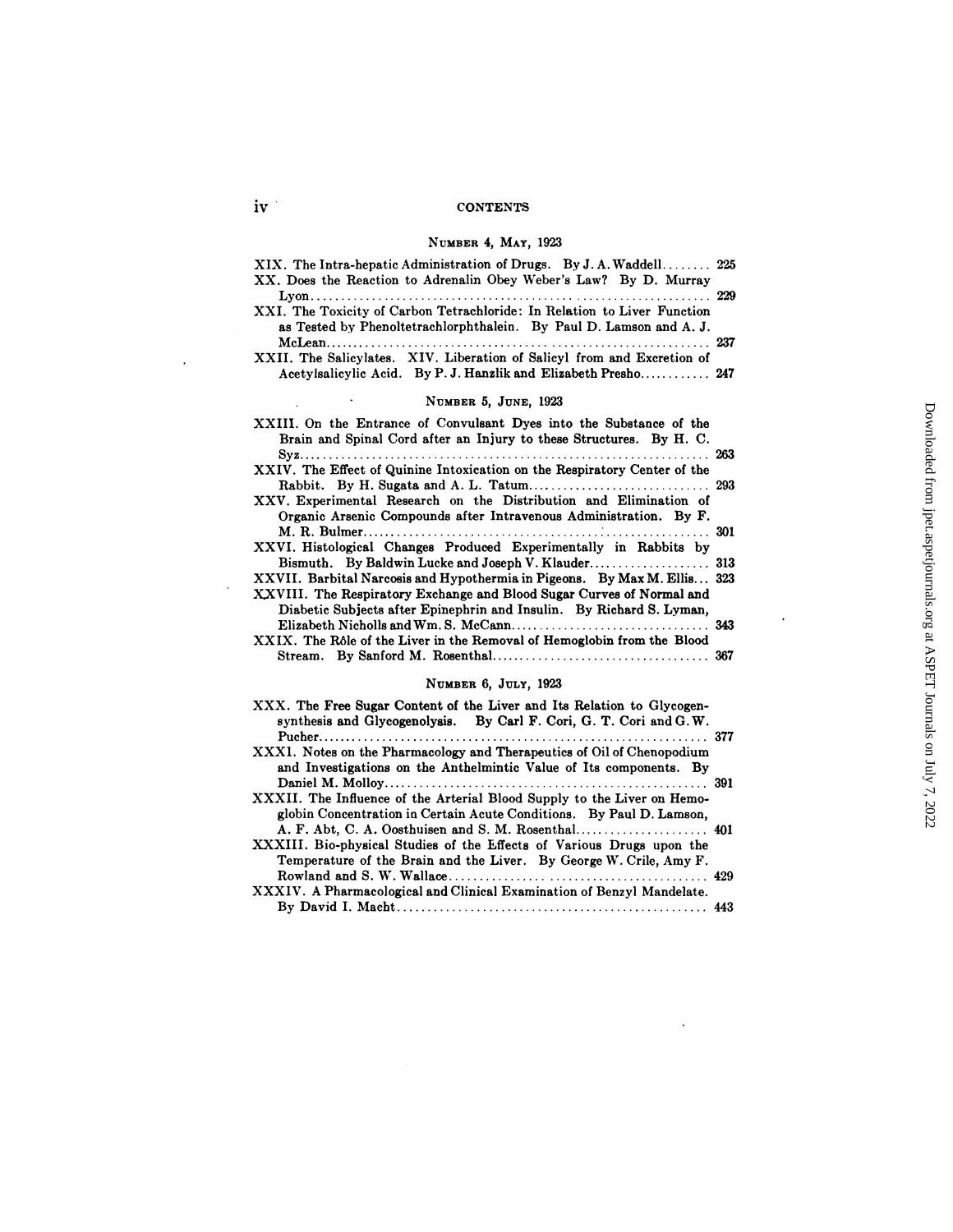# ILLUSTRATIONS

 $\ddot{\phantom{0}}$ 

 $\bar{z}$ 

| <b>ILLUSTRATIONS</b>                                                          |    |                                                                            |
|-------------------------------------------------------------------------------|----|----------------------------------------------------------------------------|
| Apparatus for the absorption of CO in tobacco smoke $(Fig. 1)$                | 25 |                                                                            |
|                                                                               | 37 |                                                                            |
|                                                                               | 49 |                                                                            |
| Diagram of the electrical connections of the smoke precipitator (Fig. 2)      | 50 |                                                                            |
| Photograph of smoke precipitator with cigarette in poisition for deter-       |    | Downloaded from jpet.aspetjournals.org at ASPET Journals on July 7, $2022$ |
|                                                                               | 51 |                                                                            |
| View of precipitator showing electrical connections (Fig. 4)                  | 51 |                                                                            |
|                                                                               | 61 |                                                                            |
|                                                                               | 62 |                                                                            |
|                                                                               | 63 |                                                                            |
| Action of drugs on faradic stimulation (Fig. 1)                               | 80 |                                                                            |
|                                                                               | 81 |                                                                            |
|                                                                               | 82 |                                                                            |
| Action of drugs on faradic stimulation (Fig. 4)                               | 83 |                                                                            |
| Influence of lecithin and kephalin on blood pressure (Fig. 1)                 | 88 |                                                                            |
| Influence of lecithin and kephalin on the hypodynamic frog heart (Fig. 2)     | 89 |                                                                            |
| Activity of the picrate on uterine muscle after recrystallization from 50 per |    |                                                                            |
|                                                                               |    |                                                                            |
| Comparison of fraction A with histamine (oxytocic activity) (Fig. 2) 114      |    |                                                                            |
|                                                                               |    |                                                                            |
|                                                                               |    |                                                                            |
|                                                                               |    |                                                                            |
| Extraction of A by butyl alcohol; distribution of oxytoxic principle          |    |                                                                            |
|                                                                               |    |                                                                            |
| Extraction of A by butyl alcohol; distribution of pressor principle           |    |                                                                            |
|                                                                               |    |                                                                            |
| The comparative solubility of lead in low concentrations of various salts in  |    |                                                                            |
| 0.2 per cent hydrochloric acid (A), and in 0.2 per cent hydrochloric acid     |    |                                                                            |
|                                                                               |    |                                                                            |
| Failure of paradoxon in the morning, appearance in the afternoon, in the same |    |                                                                            |
|                                                                               |    |                                                                            |
|                                                                               |    |                                                                            |
|                                                                               |    |                                                                            |
|                                                                               |    |                                                                            |
| Tracing showing the action of chloral, 1/2,000, both with and without cam-    |    |                                                                            |
|                                                                               |    |                                                                            |
|                                                                               |    |                                                                            |
| Tracing showing the action of camphor injected subcutaneously in a decere-    |    |                                                                            |
|                                                                               |    |                                                                            |
|                                                                               |    |                                                                            |
| v                                                                             |    |                                                                            |

 $\bar{\beta}$ 

 $\mathcal{A}$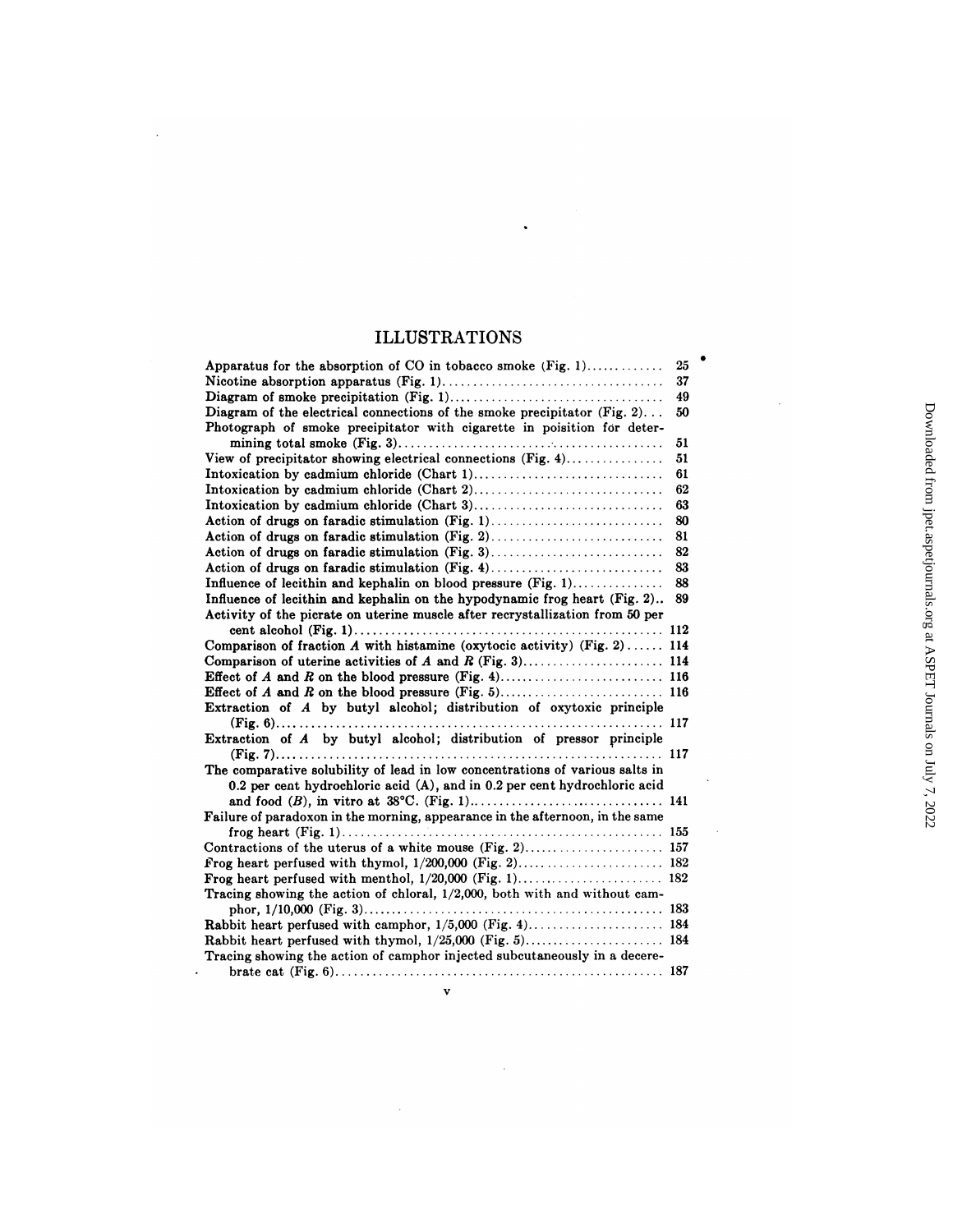# **Vi** ILLUSTRATIONS

| vi<br><b>ILLUSTRATIONS</b>                                                                   |     |
|----------------------------------------------------------------------------------------------|-----|
|                                                                                              |     |
| Tracing showing the result of injecting camphor in solution in olive oil                     |     |
|                                                                                              |     |
|                                                                                              |     |
|                                                                                              |     |
|                                                                                              |     |
|                                                                                              |     |
| Showing retention of dye in three dogs given a single dose of carbon tetra-                  |     |
|                                                                                              |     |
| Showing no retention of dye in three dogs given a single dose of carbon tetra-               |     |
|                                                                                              |     |
| Showing no retention of dye in three dogs given. 4 cc./kilo of carbon tetra-                 |     |
| chloride, divided into two 2 cc./kilo doses administered forty-eight hours                   |     |
|                                                                                              |     |
| Liberation of salicyl from, or decomposition of, acetylsalicylic acid (0.1 per               |     |
| cent) in phosphate and citric-phosphate "buffer" solutions at 38°C. at the                   |     |
| end of one hour, eighteen and twenty-four hours (Fig. 1) 249                                 |     |
| Shows the striking difference in the absorption of convulsant dyes into the                  |     |
| intact and into the injured nervous system (Fig. 1)                                          | 291 |
| Shows the rate of excretion of arsenic in urine of dogs A and B (Graph 1). 305               |     |
| Shows the excretion of arsenic in the feces of dogs A and B $(Graph 2) \ldots$ .             | 306 |
| Shows the effect of successive doses of arsenic on the excretion (Graph 3)307                |     |
| Shows the difference in the amount of arsenic in the feces of a dog with                     |     |
|                                                                                              |     |
| Analyses of the urine, and the bile and urine of the dogs represented in graph               |     |
|                                                                                              |     |
| Kidney: necrosis of epithelium of convoluted tubules (Fig. 1) 316                            |     |
| Kidney: Necrosis of many convoluted tubules, and encrustation with                           |     |
|                                                                                              |     |
| Kidney: Necrosis and calcification of many convoluted tubules (Fig. 3). 319                  |     |
| Kidney: Marked necrosis and calcification of convoluted tubules (Fig. 4) 319                 |     |
| Massed temperature responses of 14 adult pigeons to doses of barbital vary-                  |     |
| ing from 100 to 343 mgm. per kilo of body weight (Chart 1) 328                               |     |
|                                                                                              |     |
| Daily body temperatures and body weights of pigeons in barbital narcosis                     |     |
|                                                                                              |     |
|                                                                                              |     |
| 0.5 cc. epinephrin on a diabetic patient, showing decrease of blood sugar                    |     |
|                                                                                              |     |
| Epinephrin and insulin in a severe diabetic subject, complicated with pul-                   |     |
|                                                                                              |     |
|                                                                                              |     |
| Comparison of the effect of 10 units of insulin on blood sugar in a diabetic                 |     |
| patient three days after admission and after a period of clinical improve-                   |     |
|                                                                                              | 355 |
| 0.5 cc. epinephrin and $3\frac{1}{2}$ units of insulin in a normal subject who is sensitive  |     |
|                                                                                              |     |
| 0.5 cc. epinephrin and $3\frac{1}{2}$ units of insulin in a normal subject who is relatively |     |
|                                                                                              |     |
|                                                                                              |     |

 $\ddot{\phantom{a}}$ 

 $\ddot{\phantom{0}}$ 

 $\bullet$ 

 $\sim$ 

 $\bar{\beta}$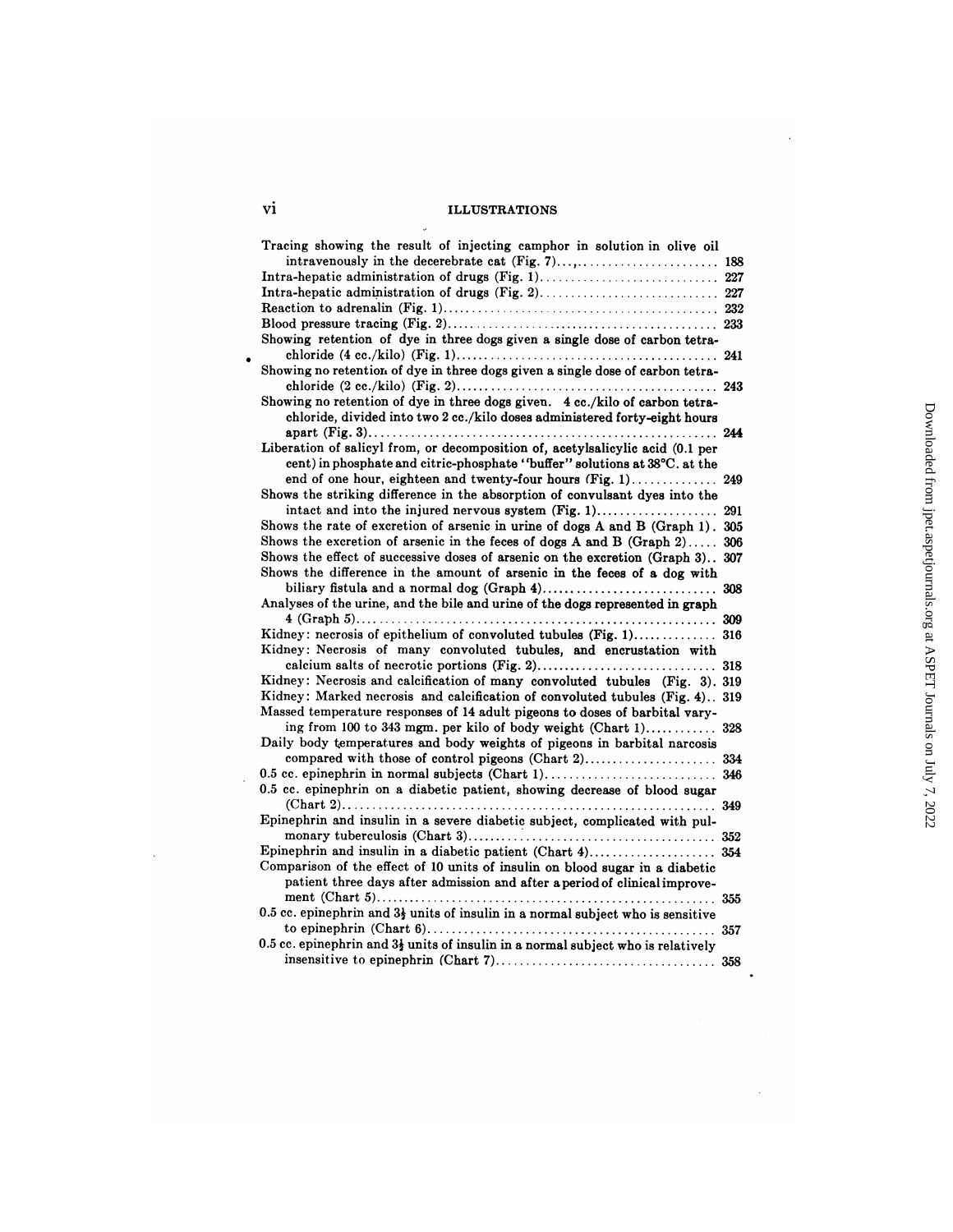| <b>ILLUSTRATIONS</b>                                                                      | vii |
|-------------------------------------------------------------------------------------------|-----|
|                                                                                           |     |
| Graphical picture of the increased percentage of total calories produced in               |     |
| 2 normal subjects by epinephrin and insulin, given alone and in com-                      |     |
| 0.5 cc. epinephrin and $3\frac{1}{2}$ units of insulin in a normal subject (Chart 9) 360  | 359 |
| 0.5 cc. epinephrin and $3\frac{1}{2}$ units of insulin in a normal subject (Chart 10) 361 |     |
| 0.5 cc. epinephrin and 10 units of insulin in a diabetic subject (Chart 11) 362           |     |
| 0.5 cc. epinephrin and 10 units of insulin in a diebetic subject (Chart 12). 363          |     |
| Disappearance of hemoglobin from the blood stream in normal rabbits                       |     |
|                                                                                           | 371 |
| Rate of departure of hemoglobin from the blood stream in rabbits before and               |     |
|                                                                                           |     |
| Departure of hemoglobin from the blood stream before and after ligation of                |     |
|                                                                                           |     |
| Phenoltetrachlorphthalein liver function test in normal rabbits and in those              |     |
|                                                                                           | 374 |
|                                                                                           |     |
| A composite curve taken from figure 1, Lamson and Roca, showing the hemo-                 |     |
| globin concentration curve after the injection of 25 cc. of 0.8 per cent                  |     |
|                                                                                           |     |
| From Lamson and Roca, showing the effect of the addition of 0.9 mgm. of                   |     |
|                                                                                           |     |
| Curves showing the effect of the addition of 0.9 mgm. of epinephrine per                  |     |
| kilo to the salt solution injected (20 per cent less than the standard                    |     |
| amount to allow for the blood removed in shutting off the liver                           |     |
|                                                                                           |     |
| Curves 1, 2, 3 and 4 show the effect of the addition of 3.0, 0.1, 0.01, and 0.03          |     |
| mgm. of histamine phosphate per kilo, respectively, to the salt solution                  |     |
|                                                                                           |     |
| Two curves showing the effect of 1.8 mgm. per kilo of histamine phosphate                 |     |
|                                                                                           |     |
| Curves showing the effect of the addition of 0.7 cc. of a 1 per cent solution of          |     |
|                                                                                           |     |
| Curves showing the effect of 0.15 cc. per kilo of Armour's pituitary liquid to            |     |
| two dogs in the customary amount of salt solution (Fig. 8) 407                            |     |
| Curves obtained after the injection of 2 cc. per kilo of Armour's pituitary               |     |
| Curves taken after injection of epinephrine (0.9 mgm. per kilo) and Armour's              |     |
| pituitary liquid (2 cc. per kilo) with the usual amount of salt solution                  |     |
|                                                                                           |     |
| Curves showing the effect of histamine phosphate, 1.8 mgm. per kilo, and                  |     |
| Armour's pituitary liquid, 2 cc. per kilo, in the hemoglobin concentra-                   |     |
| tion curve when injected in the standard amount of salt solution                          |     |
|                                                                                           |     |
| Four curves of hemoglobin concentration after the injection of 2 cc. of                   |     |
|                                                                                           |     |
| Curves 1, 2, and 3 are plotted from plasma protein concentrations after the               |     |
| injection of 2 cc. per kilo of Armour's pituitary liquid in 25 cc. of salt                |     |
| solution per kilo. Curves 4 and 5 show the changes in concentration of                    |     |
|                                                                                           |     |

 $\mathcal{A}$ 

 $\mathcal{L}^{\text{max}}_{\text{max}}$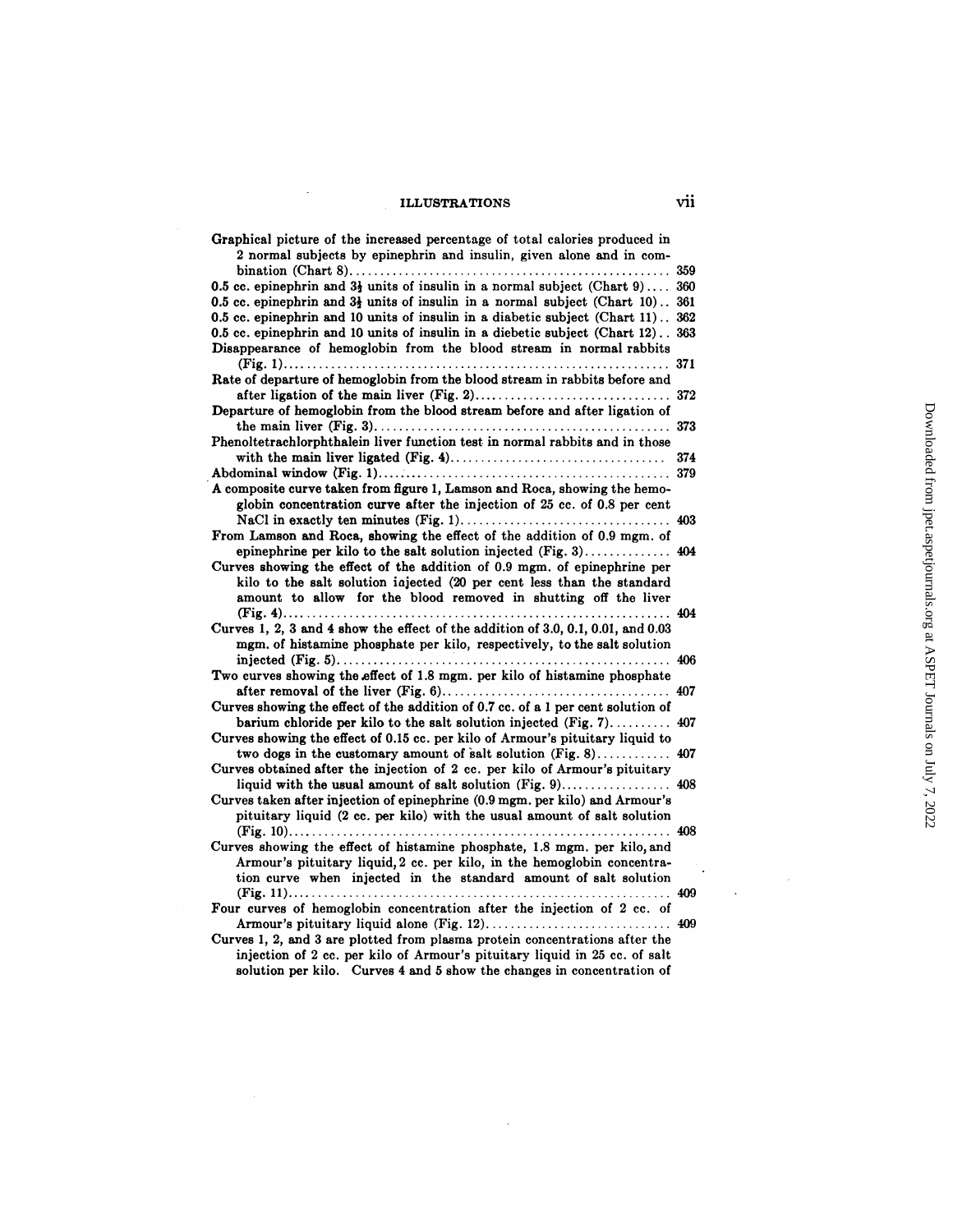# **Viii ILLUSTRATIONS**

| viii<br><b>ILLUSTRATIONS</b>                                                                                                                                                                                                                                                                                                                                                                                                                                                                                              |     |
|---------------------------------------------------------------------------------------------------------------------------------------------------------------------------------------------------------------------------------------------------------------------------------------------------------------------------------------------------------------------------------------------------------------------------------------------------------------------------------------------------------------------------|-----|
| another substance, vital red injected twenty-four hours previously<br>after the injection of pituitrin. Curve 6 is the plasma protein curve after<br>the injection of saline alone. Curve 9 is the epinephrine and saline curve<br>and curves 7 and 8 are histamine and saline curves (Fig. 13) 410<br>Series of curves to compare a curve of volume change represented by plasma<br>volume determinations done by the Keith, Rowntree and Geraghty<br>method, and volume change as indicated by plotting hemoglobin con- |     |
| In this experiment 5 grams glucose per kilo were intravenously injected in a<br>concentrated solution, and the volume curves plotted as before by the                                                                                                                                                                                                                                                                                                                                                                     |     |
| Shows six curves all of which show a downward trend representing a decrease                                                                                                                                                                                                                                                                                                                                                                                                                                               |     |
| These curves were obtained by the dye and hemoglobin methods after the<br>addition of large amounts of Armour's pituitrin to the salt solution                                                                                                                                                                                                                                                                                                                                                                            |     |
| Portal and cava pressures after the injection of 2 cc. per kilo of Armour's<br>pituitary liquid in 25 cc. of 0.8 per cent NaCl solution per kilo                                                                                                                                                                                                                                                                                                                                                                          |     |
| Portal and cava pressures with 5 drops spirits of nitroglycerin per kilo and<br>10 mgm. per kilo of sodium nitrite in 25 cc. of salt solution per kilo (Figs.                                                                                                                                                                                                                                                                                                                                                             |     |
| Curves showing the effect on venous pressure of 1.8 mgm. of histamine phos-                                                                                                                                                                                                                                                                                                                                                                                                                                               |     |
| phate in 25 cc. of 0.8 per cent NaCl per kilo (Figs. 22 and $23$ ) 415<br>Venous pressures with 0.7, 1.0, 0.8 and 0.35 cc. of 2 per cent NBAaCl, per kilo<br>in curves 23, 27, 29 and 31 respectively in 25 cc. of 0.8 per cent NaCl per                                                                                                                                                                                                                                                                                  |     |
| Venous pressures with 0.9 mgm. of epinephrin per kilo and 2 cc. of Armour's<br>pituitary liquid per kilo in 25 cc. of 0.8 per cent NaCl per kilo (Figs.                                                                                                                                                                                                                                                                                                                                                                   |     |
| Venous pressure curve with a mixture of 1.8 mgm. of histamine phosphate<br>and 2 cc. of Armour's pituitary liquid in 25 cc. of 0.8 per cent NaCl                                                                                                                                                                                                                                                                                                                                                                          |     |
| Curves showing the effect of shutting off the arterial blood supply to the liver,<br>on the hemoglobin concentration curves after the injection of 25 cc. per<br>kilo of 0.8 per cent NaCl with the addition of epinephrin 0.9 mgm. per<br>kilo, curves 126, 129 and 137 histamine 1.8 mgm. per kilo, curves 131, 135,                                                                                                                                                                                                    |     |
| and saline alone in curves 139 and 141 (Fig. 30) 422<br>Curve showing the portal pressure in 2 dogs after the injection of 0.9 mgm.                                                                                                                                                                                                                                                                                                                                                                                       |     |
| of epinephrine per kilo after ligation of the hepatic artery (Fig. 31) 423<br>Effect of the injection of adrenalin on the temperature of the brain and of the<br>liver of animals which had received a previous dose of strychnine                                                                                                                                                                                                                                                                                        |     |
| Effect of the injection of strychnin upon the temperature of the brain and                                                                                                                                                                                                                                                                                                                                                                                                                                                |     |
| Effect of the injection of adrenalin in a morphinized animal (Fig. $3$ ) 437<br>Effect of the injection of adrenalin upon the temperature of the brain and of<br>the liver in an animal which had received preceding doses of atropin                                                                                                                                                                                                                                                                                     | 434 |
|                                                                                                                                                                                                                                                                                                                                                                                                                                                                                                                           |     |

 $\sim$   $\sim$